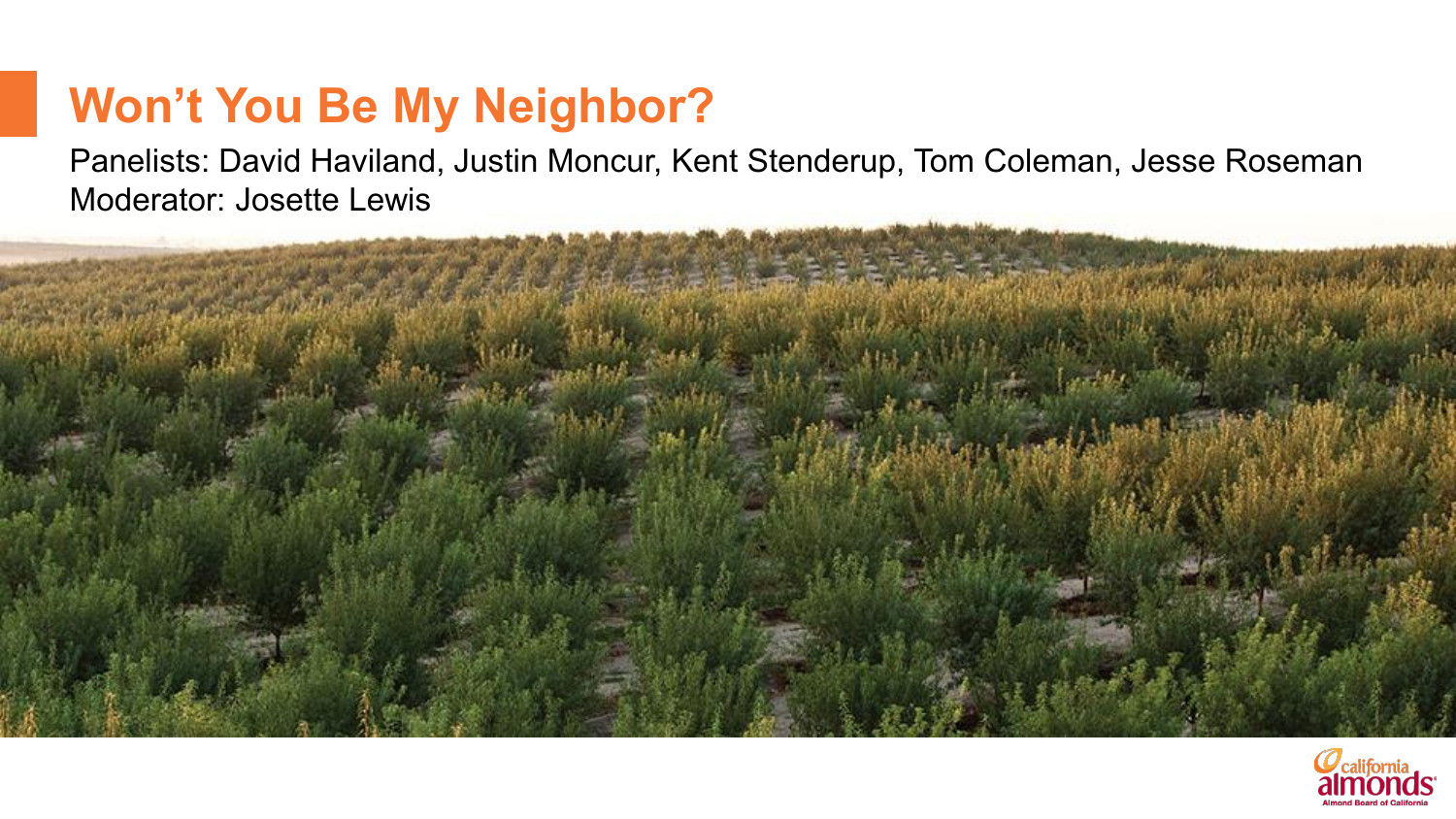#### **Overview**

- This session focused on **communication,** which is key to how new management tools are adopted from initial technical validation to application on farm.
- Example: Communication and coordinated field management across large growing areas are important to effective use of mating disruption.

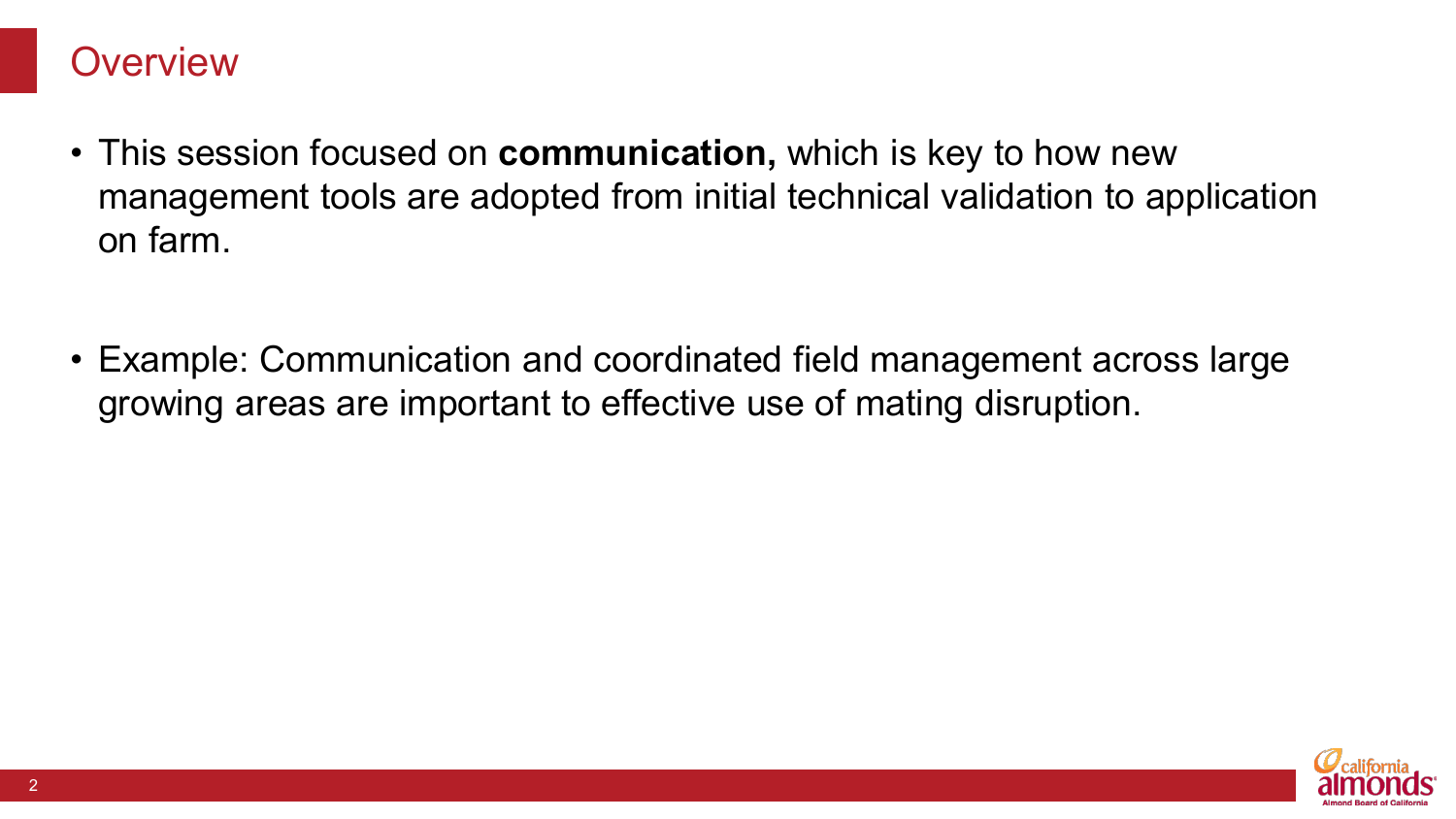# Highlights – Communication key for mating disruption

- On-farm results showed that while mating disruption technology is more effective when used over a larger growing area, it can work down to 40 acres.
- If multiple farms coordinate on mating disruption implementation, there are synergistic benefits on insect control.
- Importantly, if only one neighbor is using mating disruption, then other neighbors won't get accurate data from pheromone traps.

# **Talk to your neighbor when using mating disruption.**

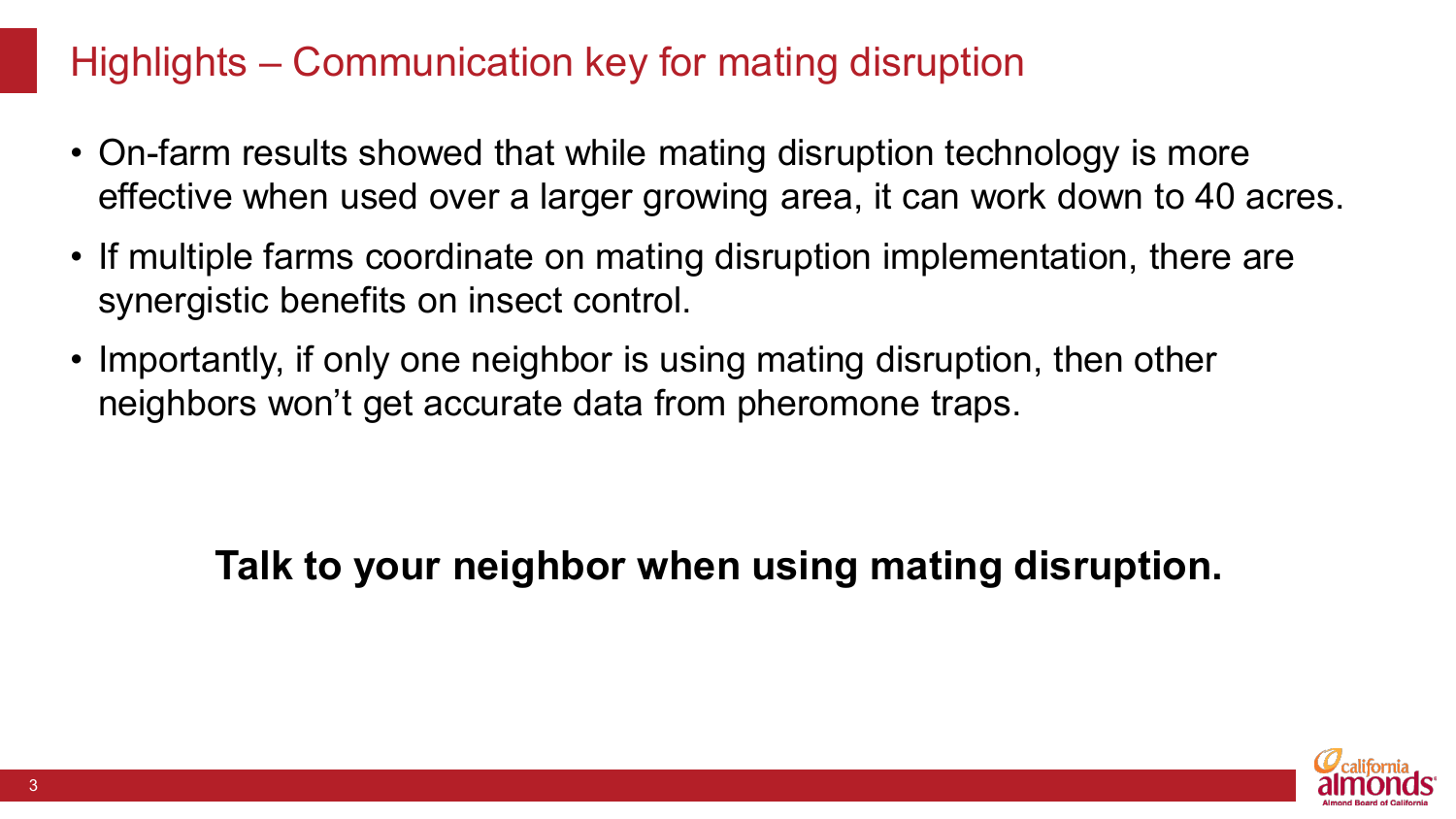# Highlights – How is new technology adopted?

- Information flows from a university researcher to the UC Cooperative Extension to one grower. Then, news spreads throughout the farmer community.
- In this era of social media, personal connections are still important communicate locally about your results!
- Strong communication has been critical to the 20% per year growth in adoption of mating disruption technology.

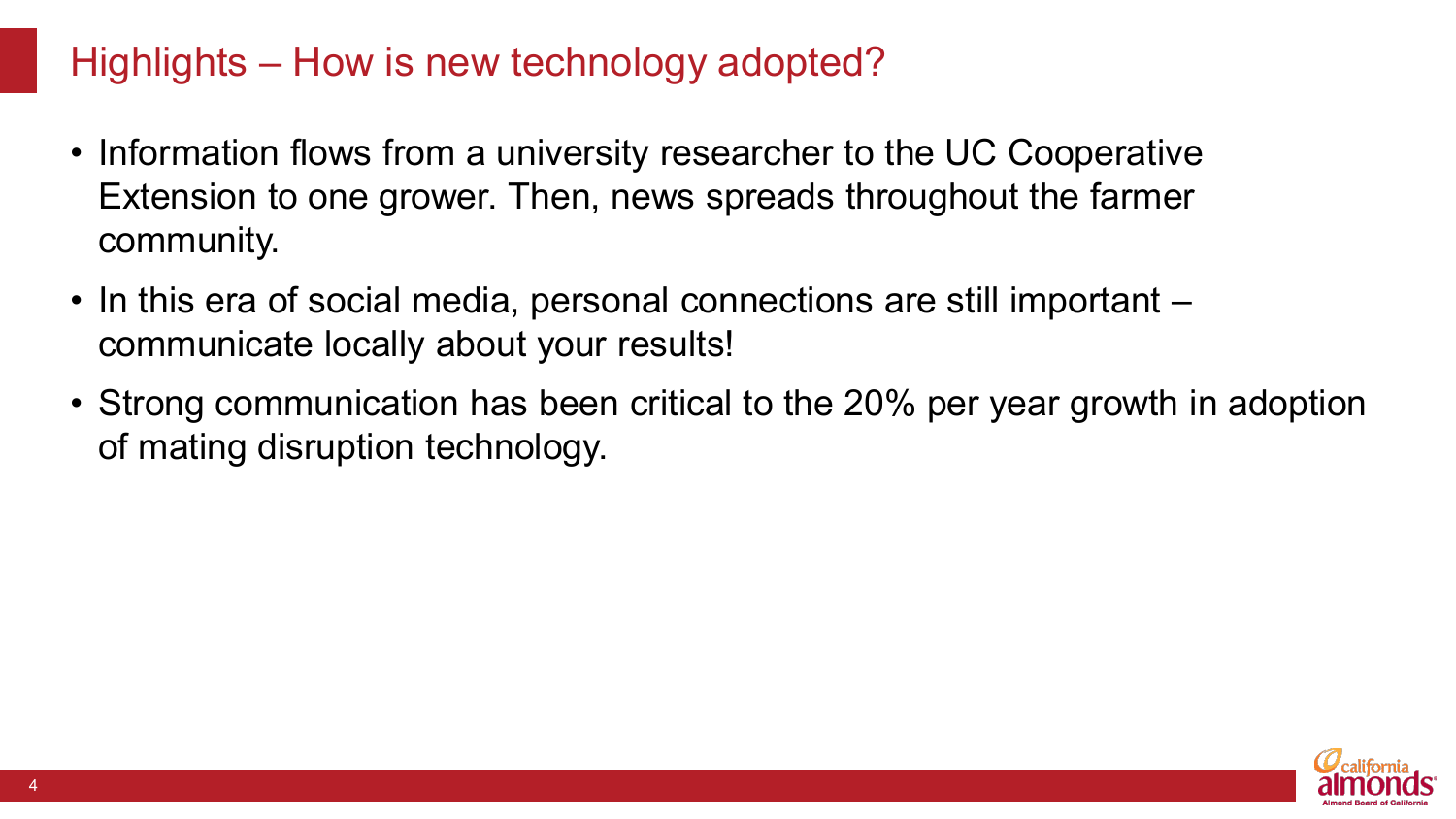# Highlights – Per acre management costs of mating disruption

- Stenderup shared how he secured USDA Natural Resources Conservation Service (NRCS) incentive funding for implementing mating disruption.
- Mating disruption allowed Stenderup to eliminate one of his NOW sprays, resulting in a net positive cost for using this new control technology.
- Pest Control Advisors (PCAs) can help guide growers' management and budget decisions. Growers are encouraged to address IPM questions to their PCA, farm advisor, or Cooperative Extension specialist.